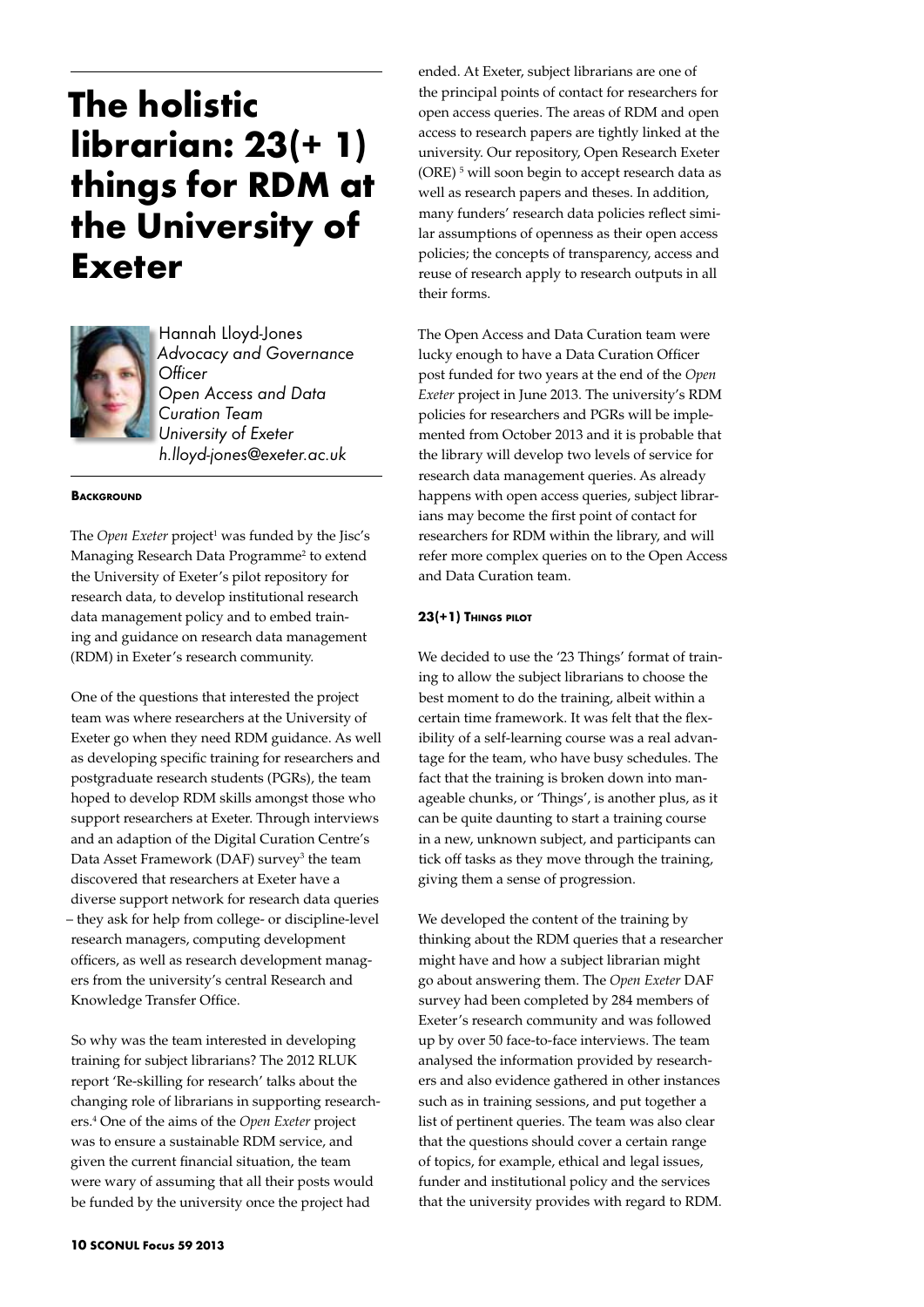We found that we had 24 questions, but in order to stick to the 23 Things terminology, number 24 became 23+1. The list was as follows:

- 1 What are research data?
- 2 A researcher asks if she can put video footage of children on the repository (Open Research Exeter). How would you respond?
- 3 A researcher wants to publish an article and the data that backs up their conclusions on open access. What options does the researcher have?
- 4 If a researcher came to you asking how they could share their research data with somebody outside the university, what would you recommend?
- 5 What is our institutional policy on Open Access and RDM and how does it compare to other institutions' policies? Are there any other institutional policies that affect research data management?
- 6 Where can a University of Exeter researcher store her live research data?
- 7 If a researcher asked you how to cite a data set, which resources could you point him to?
- 8 A researcher asks you about her funder requirements on research data. Where you could find out this information?
- 9 What is the importance of documenting research data and metadata? Where can you find useful information on data documentation and metadata?
- 10 A researcher has used a secondary data set in their research. In which circumstances would she be able to put this on Open Access?
- 11 What advice could you give to a researcher about backing up his research data?
- 12 What evidence can you cite that research made available on Open Access has more impact than research that is not available on Open Access?
- 13 A post-doctoral researcher is leaving the university and the research that she has undertaken is part of a larger research project. What advice would give her so that the research is usable by the other members of the research group?
- 14 A researcher asks if his research data can count as a research output for the REF. How would you find out?
- 15 What advice could you give a researcher about naming and organising files and folders? How would you find out this information?
- 16 A researcher receives a Freedom of Information request about research data. How should he proceed and what should he consider when responding to the request?
- 17 What types of information does the Data Protection Act cover? In which ways should this data be treated differently from non-sensitive data?
- 18 Which factors could affect the Intellectual Property Rights of a dataset? Where can you find guidance on this?
- 19 A researcher is working with a commercial partner on a research project. In which circumstances could the researcher make the research data from this project available on Open Access?
- 20 A researcher wants to archive sensitive research data securely for long-term preservation. What options does she have?
- 21 Which criteria could a researcher use to select which research data he needs to preserve in the long term?
- 22 What advice would you offer a researcher in order for their research data to be discoverable and visible on the internet?
- 23 What is the importance of licensing research data? Where can you find out more about licensing research data?
- 23+1Where could a researcher go to get help writing a data management plan?



*The 23(+1) things project web site*

We piloted the training with the subject librarians in Exeter, and divided up the 'Things' so that each subject librarian would test three or four tasks. We asked them to use the project blog<sup>6</sup> to report back on the task and answer the following questions: What did you know about the topic before the task?

- 1 What do you know about the topic now?
- 2 How did you obtain this knowledge?
- 3 What else would you like to know about the topic?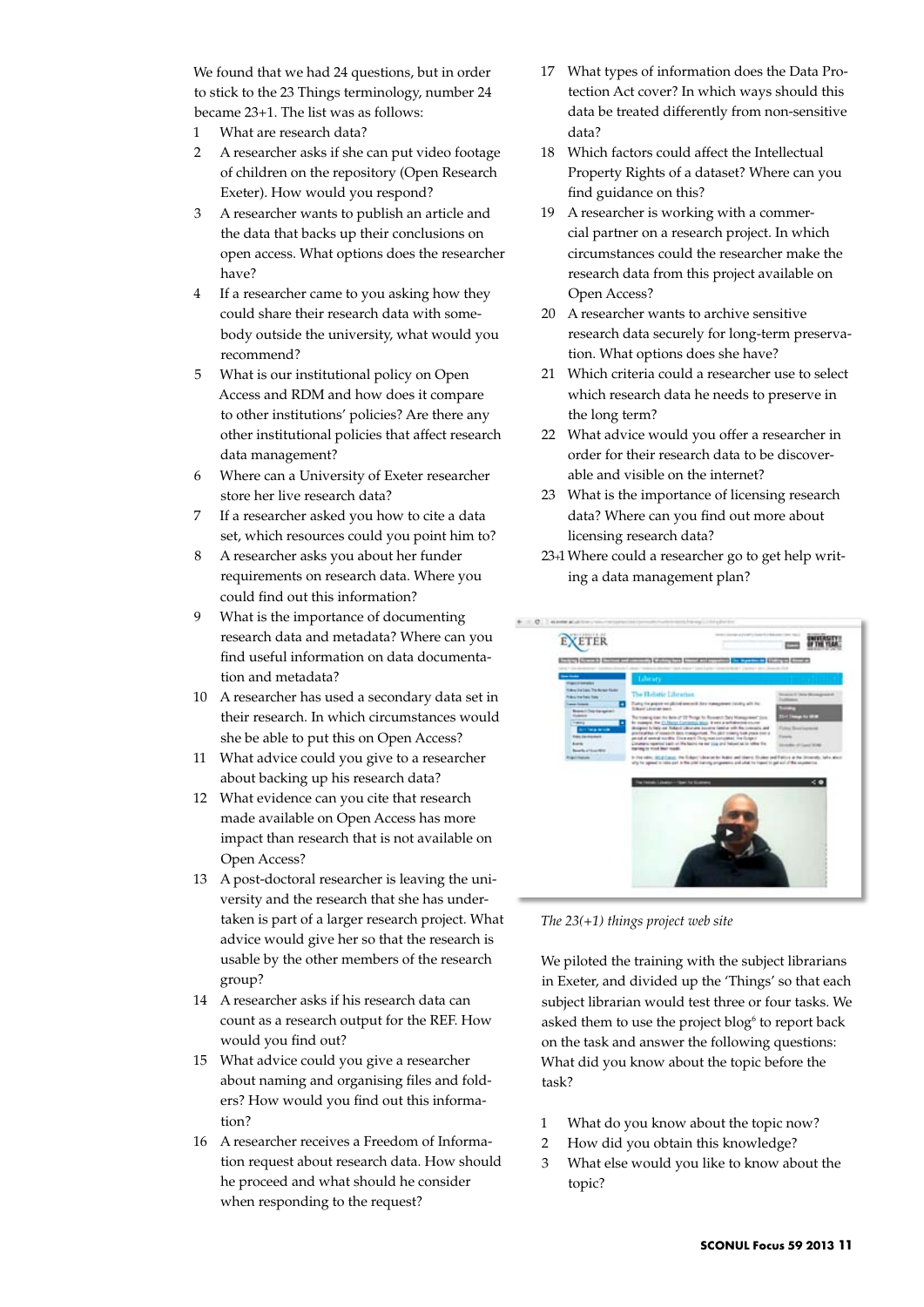4 How did you find this task? How would you improve it?



*The 23(+1) things project blog*

Each 'Thing' took approximately an hour to an hour and a half to complete (including writing up the blog post) and the subject librarian team were invited to email or meet up in person with members of the Open Access and Data Curation Team if they had any queries about the tasks. The Open Access and Data Curation Team also regularly attended subject librarian team meetings in order to capture oral feedback on the tasks and the format of the training, as well as improvements that could be made.

### **Lessons learnt**

We learnt a lot from the feedback provided by the subject librarians. When the final version of 23+1 Things is produced we shall provide a more in-depth piece of introductory text to the training as a whole and to each Task. We shall also pull together useful links for each Thing so that those doing the training will have a starting point for their research; one subject librarian commented: 'I really needed to be pointed in the right direction, at least to get me started.'

Some of the terms used and the wording of the questions caused a bit of confusion; for example, the distinction between metadata and data documentation was not clear, nor was the idea that data are shared in specific ways at different stages of a project lifecycle. In the future, we shall provide a glossary of terms to guide those doing the training. However, we shall not include all relevant words (for example, if we included 'research data', the participants wouldn't need to

think about this for themselves in Thing 1). We are currently developing a permanent online resource on research data management for researchers, but this will not be directly associated with the 23+1 Things training.6

We shall also think about the scope of some of the questions; we asked for a comparison of different higher education institutions' research data management policies at a time when few UK universities had ratified policies. Now this would be a more time-consuming and difficult task.

It was interesting to reflect on the subject librarians' observations; for example, one person commented that there is plenty of information on research data management available on line for repository managers, librarians and data curators, but not much that is directed at researchers. Another point that was made was that diverse methods of training may be best, as people learn in different ways; for example, combining a selflearning course with training sessions, presentations and group discussions. A few of the blogs mentioned the usefulness of presentations on research data management during Exeter's Open Access week in 2012.7

### **What's next?**

The pilot training was completed in January 2013, and we plan to repackage the course as an open, reusable resource for librarians at other institutions to adapt to their own specific requirements and services. Once the training has been repackaged, we shall test the complete course with the three subject librarians who work on our Penryn campus in Cornwall. The Exeter-based subject librarians will then be invited to complete the entire course. If resources allow we would also like to adapt the training for other audiences in the future, for example research managers and computing development officers.

Research data management is a new area of expertise for our subject librarians, and building their confidence in this area will take time. The 23+1 Things training is a step in the right direction. If the subject librarian team do take on more responsibilities around RDM, further training will need to be provided by the Open Access and Data Curation team.

The alternative name for the training was *The holistic librarian*. The thinking behind this was that librarians will need to develop wide-ranging